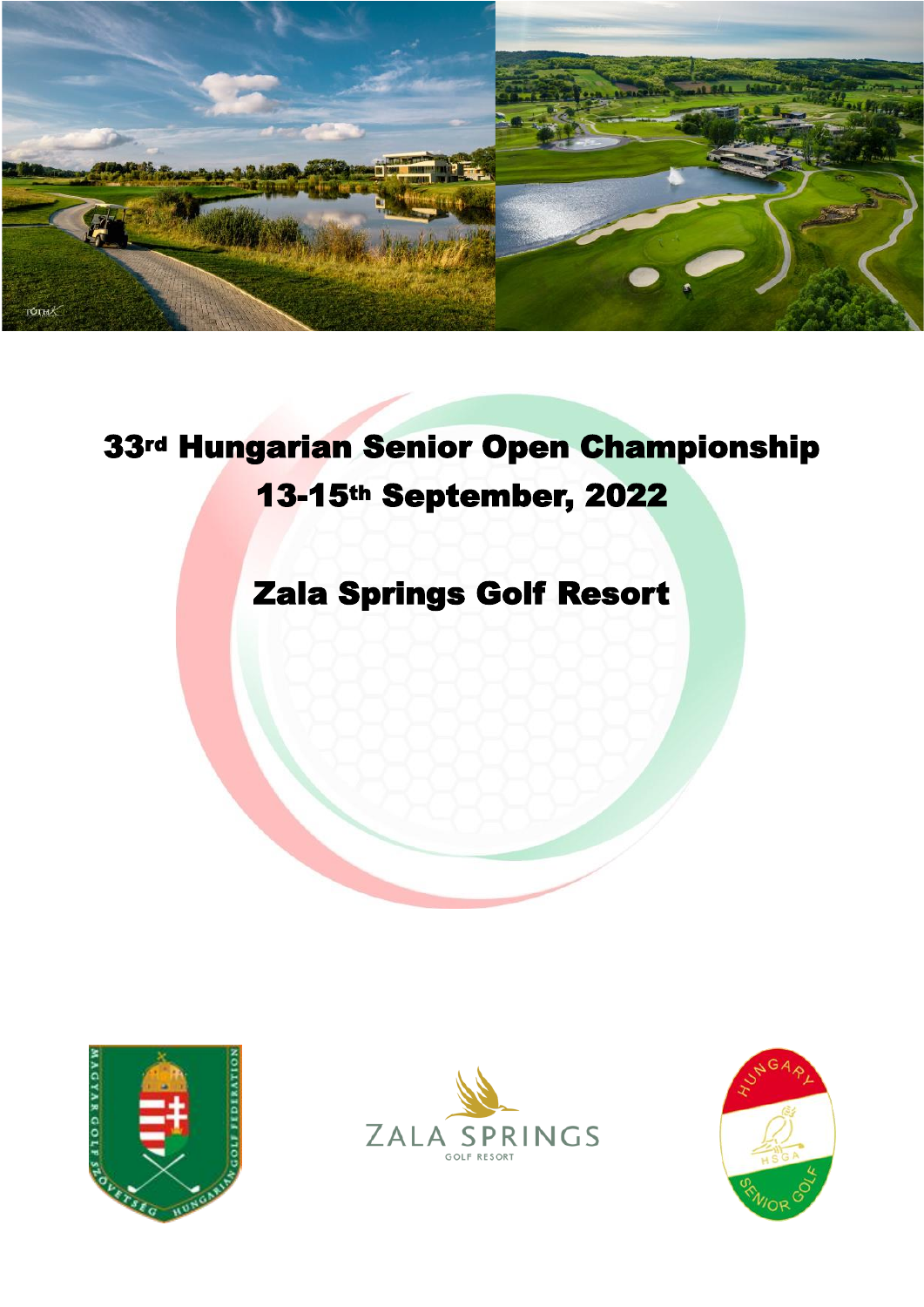# **Invitation by the President**

Dear Golf Mates,

In Europe, the number of golfers has increased in almost every country in the last 2 years, including Hungary. We hope that there will be more and more

players in the 33rd Hungarian Senior Open Championship and that we can organize a full house competition.

In 2022, our championship will take place at the Zala Spring Golf Resort (Zalacsány), an 18-hole championship golf course designed by Robert Trent Jones Jr. Players from the the surrounding countries' clubs regularly visit this course not only for playing but also to various competitions.

We can talk not only about a golf course, but also about different categories of excellent

accommodation, wellness facilities and, of course, culinary delights.

Based on the previous positive feedback, it can be considered a tradition to greet the participants on a gala diner at the evening before the final day. We are trying to organize a high-quality evening again this year, where we can expand our relationship and discuss about what happened on the course.

We are already in the third year of the pandemic, therefore the safety is still a priority. Accordingly, we will adjust our decisions and rules to the epidemic situation at that time.

In the meantime, I wish everyone good health and take care of yourself and your family!

Tamás Dietrich president Hungarian Senior Golfers Association

Contact: info@seniorgolf.hu

# **Zala Springs Golf Resort**

Zala Springs Golf Resort is located in the neighborhood of Lake Balaton and the Spa Town of Hévíz. It provides the highest level of comfort and fascinating ,waiting for the lovers of golf and all those pepole who appreciate the outstanding quality, sophisticated design and high quality services.

The course covers an area of 160 hectares, 6351 meters length with picturesque lakes. Zala Springs' 18-hole (Par 72) championship golf course was built using full USGA specifications. Suitable to host international and world class tournaments for professionals and amateurs.

#### SERVICES

- Driving Range (40 open-air, 12 roofed)
- Putting Green (2x 18 hole)
- Pitching Green
- Chipping Green
- **Bunker**
- Dressing room
- Pro-Shop
- Bag, Buggy, Trolly, Electro Trolly rent
- Zala Springs Bistro
- Boutique Spa



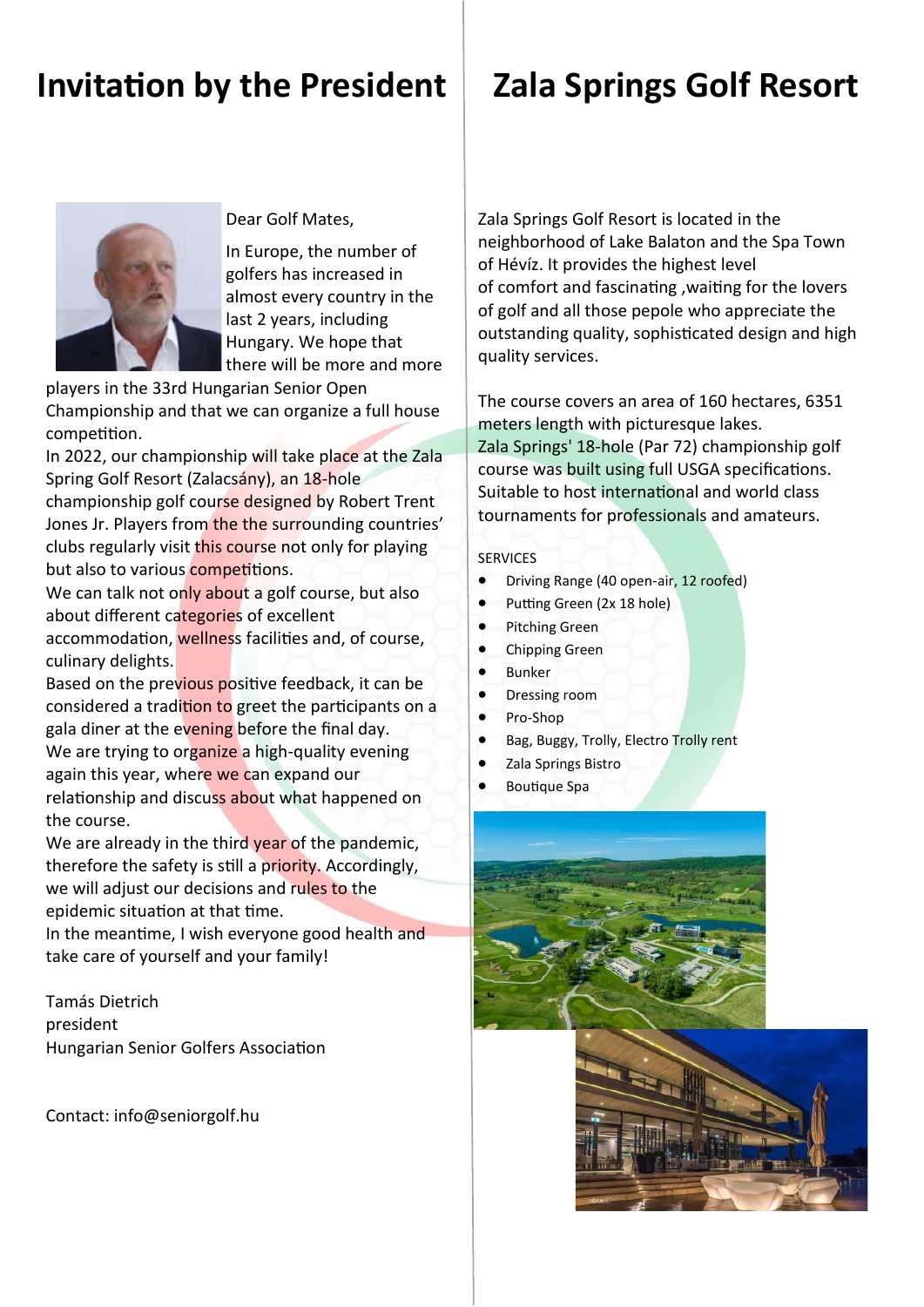### **The tournament**

### **Form:**  Single Champnionship: stroke play on 54 holes

**Day 1 12nd September 2022**. 9:00- 16:00 Official practice day (Get Tee time on phone +36 94 801 660 or using E-mail: golf@greenfieldhotel.hu )

**Day 2 13rd September 2022.** 8:30 - 18:00 1st Round 18 holes

### **Day 3 14th September 2022.**

8:30 - 18:00 2nd Round 18 holes 19:00 Gala dinner

### **Day 4 15th September 2022.**

8:30 - 17:00 3rd Round 18 holes 17:30 - 18:00 Prize-giving & Closing Ceremony

#### **HCPI limit:**

Men players: senior and masters category: 24<br>super masters category: 30 super masters category:

Women players: senior and masters category: 28 super masters category: 36

# **Registration and fees**

### **Registration**

Using HGF GOLFiGO application latest till 8th September 2022. 12:00 PM.

www.hungolf.hu

Telephone registration is not accepted!

### **Fees**

General fee: HUF 61 000 Member of Zala Springs Golf Resort: HUF 51 000 Member of Hungarian Senior Golf Association (HSGA): HUF 55 000 Member of Hungarian Senior Golf Association (HSGA) and even member of Zala springs Golf Resort: HUF 45 000 The fee shall be paid via bank transfer not later than 9th September (Thursday) 2022. till AM 12:00 to the bank account of the Hungarian Senior Golf Association: HUF: 11600006-00000000-98347124 IBAN: HU56116000060000000098347124 , ERSTE Bank Hungary Zrt., 1138 Budapest, Népfürdő utca 24-26.

SWIFT code: GIBAHUHB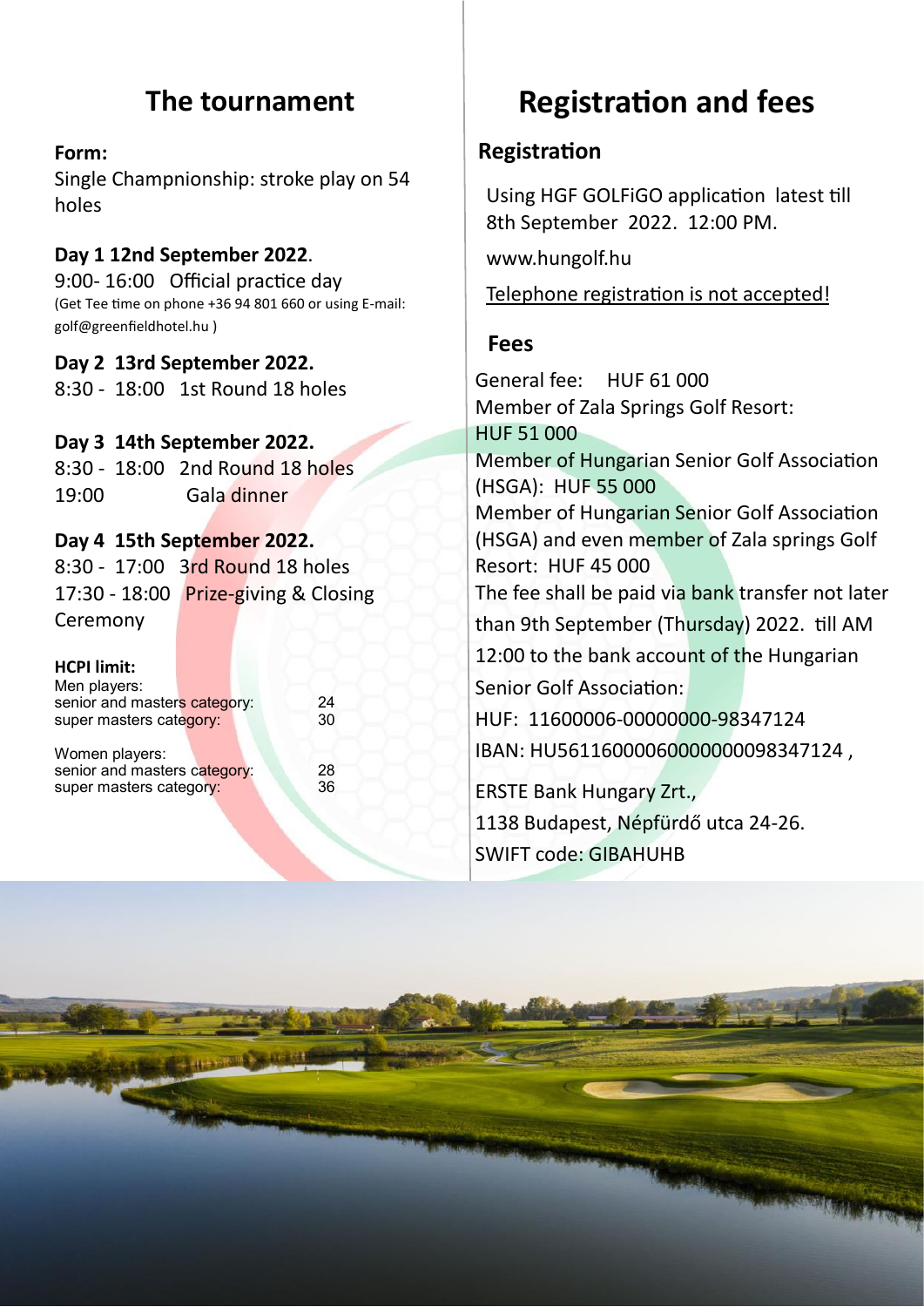# **Accomodation**

#### **Term: September 12-15, 2022 (3 nights)**

Superior Golf Studio Suite with terrace and breakfast To accomodate 2 people + 1 extra bed 23 990 HUF /p/ night + city tax

Premium Family Suite with terrace and breakfast To accomodate 3 people 36 990 HUF /p/ night + city tax

Penthouse Premium Luxury Suite and breakfast To accomodate 3 people 45 990 HUF /p/ night + city tax

Grand Premium Family Suite with terrace and breakfast To accomodate 5 people 45 990 HUF  $/p /$  night + city tax

5% discount from the above package prices if the reservation is made till July 20, 2022, subject to capacity and prior arrangement.

#### **Extra fees:**

- Early check-in from 13:00: 12 900 HUF / room
- Late check-out till 13:00: 12 900 Ft / room
- Single bed 100%
- **Not includes:**
- City tax (300 HUF/p/night over 18 years)

**Booking**:

Address: 8782 Zalacsány, Csány László utca 54.

Phone: +36 20 403 4960

E-mail: info@zalasprings.hu

Web: www.zalasprings.hu

#### **The package includes:**

- Accommodation at the picturesque Zala Springs Golf Resort
- From 7:00 to 10:00, artisan breakfast with local producers' goods (local dishes, freshly prepared egg dishes, fresh fruit and baked goods, freshly squeezed orange juice) at Zala Springs Bistro
- Special Boutique Spa wellness experience: outdoor heated swimming pool (20 m), outdoor jacuzzi, indoor adventure pool with several different entertainment features as well as light therapy, biosauna, classic steam cabin, authentic Finnish sauna and further programs guarantee the indulgence
- Complimentary use of bathrobes, bath towels and sauna towels
- Mineral water in the room
- Premium golf magazines
- Luxurious toiletries set to the room
- High quality equipped teakitchen
- Suites are offered with different interior designs
- LED TV with flat screen, suitable for using Netflix
- Comfortable beds with extra thick medical mattresses
- Individually adjustable air conditioner
- Unlimited wireless broadband Internet access throughout the resort
- Room safebox
- Free of charge parking at the open-air parking lot of the whole Resort